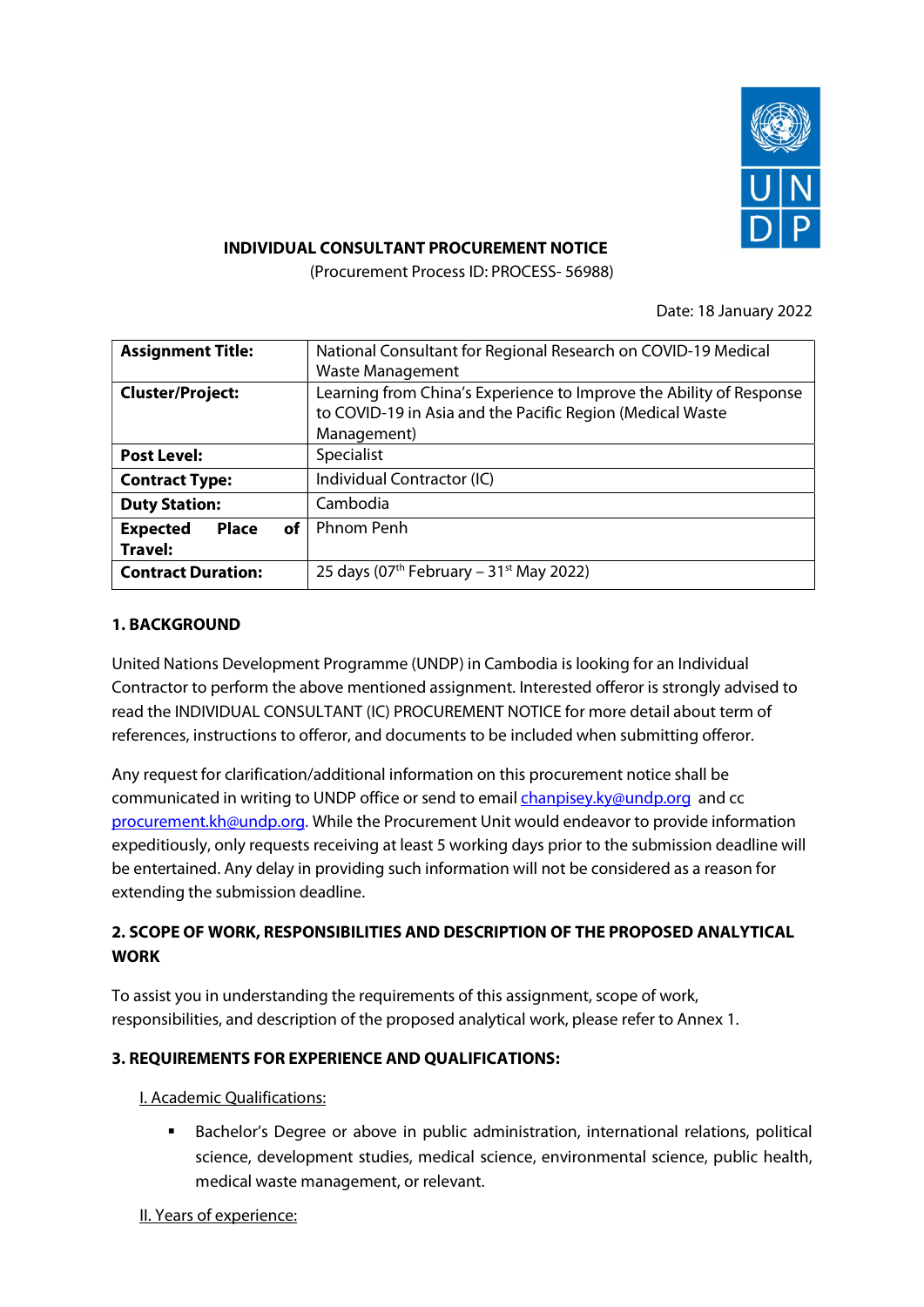- Minimum five years of experience working with relevant public sectors, research institutions, medical waste management agencies or development partners;
- Proven experience and knowledge of medical waste management in the COVID-19 context;
- Proven experience and knowledge of existing medical waste management system and challenges in Cambodia.

### III. Competencies:

- Displays cultural, gender, religion, race, nationality and age sensitivity and adaptability;
- Displays integrity and fairness embodies UN values and promotes the well-being of all individuals regardless of gender, religion, race, nationality, or age;
- Results-driven, initiative-taking, ability to work under pressure and to meet deadlines;
- Ability to work under minimum supervision;
- Highly motivated with a positive attitude and problem-solving approach;
- Good interpersonal and networking skills, supports and encourages open communication.

IV. Language Requirement:

**FILUENCY IS ENGLISH AND KYTTE AND ADAM** FILUENCE FILUENCE FILUEN

## 4. DOCUMENTS TO BE INCLUDED WHEN SUBMITTING THE PROPOSALS:

- 1. Proposal:
- (i) Explaining why they are the most suitable for the work
- 2. Financial proposal
- 3. Personal CV including past experience in similar projects and at least 3 references

Your offer shall be submitted online through UNDP Online Recruitment System at the URL address https://jobs.undp.org/cj\_view\_job.cfm?cur\_job\_id=104183 no later than application submission deadline.

# Late application submission will be rejected. UNDP will not consider application submission by email.

## 4. FINANCIAL PROPOSAL

This is a Lump sum output-based contract. Therefore, the interested offerors are requested to submit Final All-Inclusive Price with cost breakdown.

## 5. EVALUATION

Offerors will be evaluated based on the Cumulative analysis.

- Technical Qualification (100 points) weight; [70%]
- Financial/Price Proposal (100 points) weight; [30%]

A two-stage procedure is utilized in evaluating the proposals, with evaluation of the technical proposal being completed prior to any price proposal being compared. Only the price proposal of the Offerors who passed the minimum technical score of 70% of the obtainable score of 100 points in the technical qualification evaluation will be evaluated.

## 5. 1. Technical qualification evaluation criteria: